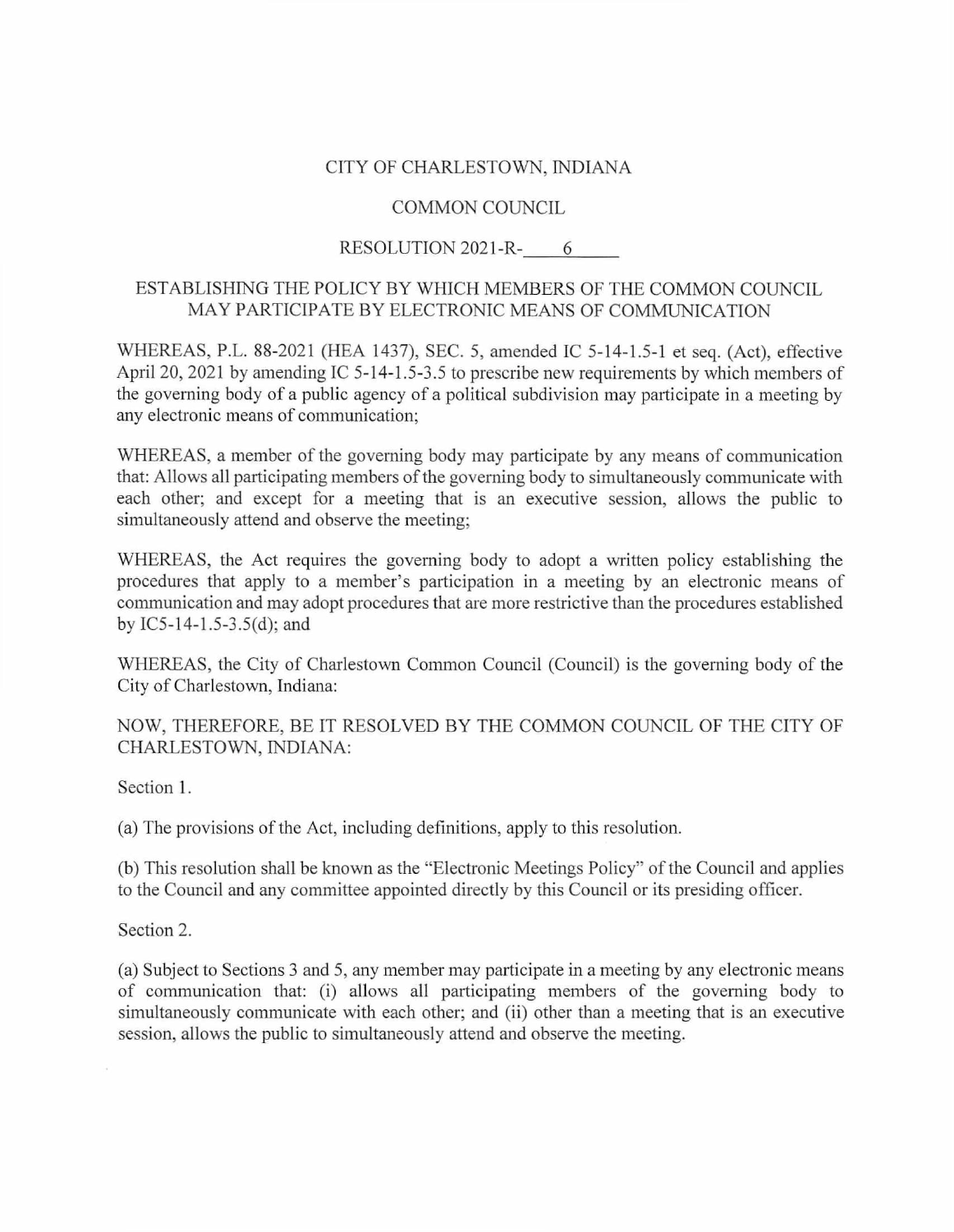(b) A member who participates by an electronic means of communication: (i) shall be considered present for purposes of establishing a quorum; and (ii) may participate in final action only if the member can be seen and heard.

(c) All votes taken during a meeting at which at least one member participates by an electronic means of communication must be taken by roll call vote.

Section 3.

(a) At least fifty percent  $(50\%)$  of the members must be physically present at a meeting at which a member will participate by means of electronic communication. Not more than fifty percent (50%) of the members may participate by an electronic means of communication at that same meeting.

(b) A member may not attend more than a fifty percent  $(50\%)$  of the meetings in a calendar year by an electronic means of communication, unless the member's electronic participation is due to: (1) military service; (2) illness or other medical condition; (3) death of a relative; or (4) an emergency involving actual or threatened injury to persons or property.

(c) A member may attend two (2) consecutive meetings (a set of meetings) by electronic communication. A member must attend in person at least one (1) meeting between sets of meetings that the member attends by electronic communication, unless the member's absence is due to: (1) military service; (2) illness or other medical condition; (3) death of a relative; or (4) an emergency involving actual or threatened injury to persons or property.

Section 4. The minutes or memoranda of a meeting at which any member participates by electronic means of communication must: (1) identify each member who: (A) was physically present at the meeting; (B) participated in the meeting by electronic means of communication; and (C) was absent; and (2) identify the electronic means of communication by which: (A) members participated in the meeting; and (B) members of the public attended and observed the meeting if the meeting was not an executive session.

Section 5. No member of the Council may participate by means of electronic communication in a meeting at which the Council may take final action to: (1) adopt a budget; (2) make a reduction in personnel; (3) initiate a referendum; (4) impose or increase a fee; (5) impose or increase a penalty;  $(6)$  exercise the Council's power of eminent domain; or  $(7)$  establish, impose, raise or renew a tax.

Section 6.

(a) If an emergency is declared by: (1) the governor under IC 10-14-3-12; or (2) the Mayor under IC 10-14-3-29; members are not required to be physically present for a meeting until the emergency is terminated.

(b) Members may participate in a meeting by any means of communication provided that: (1) At least a quorum of the members participate in the meeting by means of electronic communication or in person. (2) The public may simultaneously attend and observe the meeting unless the meeting is an executive session. (3) The minutes or memoranda of the meeting must comply with Section 4 of this resolution.